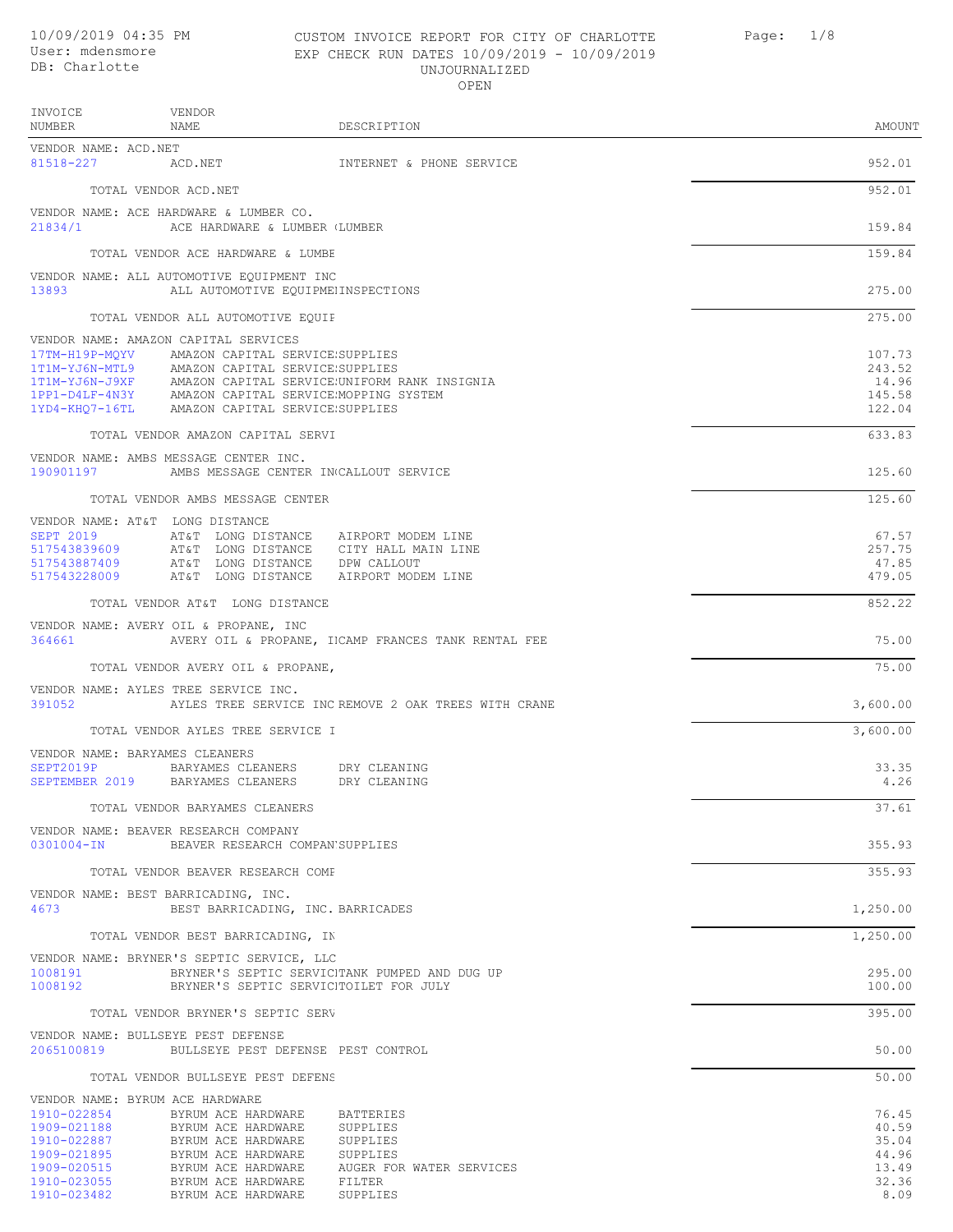#### 10/09/2019 04:35 PM CUSTOM INVOICE REPORT FOR CITY OF CHARLOTTE Page: 2/8 EXP CHECK RUN DATES 10/09/2019 - 10/09/2019 UNJOURNALIZED OPEN

| INVOICE<br>VENDOR                                                                                                                                                                                                                                                                                                                                                                                                            |                                                        |                |
|------------------------------------------------------------------------------------------------------------------------------------------------------------------------------------------------------------------------------------------------------------------------------------------------------------------------------------------------------------------------------------------------------------------------------|--------------------------------------------------------|----------------|
| NUMBER<br>NAME                                                                                                                                                                                                                                                                                                                                                                                                               | DESCRIPTION                                            | AMOUNT         |
| VENDOR NAME: BYRUM ACE HARDWARE                                                                                                                                                                                                                                                                                                                                                                                              |                                                        |                |
| 1910-023607 BYRUM ACE HARDWARE                                                                                                                                                                                                                                                                                                                                                                                               | SUPPLIES                                               | 14.38          |
| $1910-023607 \quad \text{BYRUM ACE HARDWARE} \quad \text{SUPPLIES} \\ 1910-024435 \quad \text{BYRUM ACE HARDWARE} \quad \text{SUPPLIES} \\ 1910-022593 \quad \text{BYRUM ACE HARDWARE} \quad \text{SUPPLIES} \\ 1903-240506 \quad \text{BYRUM ACE HARDWARE} \quad \text{SUPPLIES} \\ 1903-242020 \quad \text{BYRUM ACE HARDWARE} \quad \text{SUPPLIES} \\ 1906-277955 \quad \text{BYRUM ACE HARDWARE} \quad \text{SUPPLIES}$ |                                                        | 46.90          |
|                                                                                                                                                                                                                                                                                                                                                                                                                              |                                                        | 12.59          |
|                                                                                                                                                                                                                                                                                                                                                                                                                              |                                                        | 62.98          |
|                                                                                                                                                                                                                                                                                                                                                                                                                              |                                                        | 20.49          |
|                                                                                                                                                                                                                                                                                                                                                                                                                              |                                                        | 17.12          |
|                                                                                                                                                                                                                                                                                                                                                                                                                              |                                                        | 77.66          |
|                                                                                                                                                                                                                                                                                                                                                                                                                              |                                                        | 9.15           |
|                                                                                                                                                                                                                                                                                                                                                                                                                              |                                                        | 37.21          |
|                                                                                                                                                                                                                                                                                                                                                                                                                              |                                                        | 3.58           |
|                                                                                                                                                                                                                                                                                                                                                                                                                              |                                                        | 48.00          |
|                                                                                                                                                                                                                                                                                                                                                                                                                              | CONCRETE MIX                                           | 8.63           |
|                                                                                                                                                                                                                                                                                                                                                                                                                              |                                                        | 11.69          |
| 1909-016627<br>BYRUM ACE HARDWARE                                                                                                                                                                                                                                                                                                                                                                                            | SUPPLIES                                               | 34.70<br>23.94 |
|                                                                                                                                                                                                                                                                                                                                                                                                                              |                                                        |                |
| TOTAL VENDOR BYRUM ACE HARDWARE                                                                                                                                                                                                                                                                                                                                                                                              |                                                        | 680.00         |
| VENDOR NAME: C&C LANDFILL                                                                                                                                                                                                                                                                                                                                                                                                    |                                                        |                |
| 5007-000016982 C&C LANDFILL TRUCK LOAD                                                                                                                                                                                                                                                                                                                                                                                       |                                                        | 50.16          |
| TOTAL VENDOR C&C LANDFILL                                                                                                                                                                                                                                                                                                                                                                                                    |                                                        | 50.16          |
|                                                                                                                                                                                                                                                                                                                                                                                                                              |                                                        |                |
| VENDOR NAME: CANDY FORD, INC.                                                                                                                                                                                                                                                                                                                                                                                                |                                                        |                |
| 00623<br>CANDY FORD, INC. OIL CHANGE                                                                                                                                                                                                                                                                                                                                                                                         |                                                        | 36.05          |
|                                                                                                                                                                                                                                                                                                                                                                                                                              |                                                        |                |
| TOTAL VENDOR CANDY FORD, INC.                                                                                                                                                                                                                                                                                                                                                                                                |                                                        | 36.05          |
| VENDOR NAME: CAPITAL ASPHALT                                                                                                                                                                                                                                                                                                                                                                                                 |                                                        |                |
| CAPITAL ASPHALT 36 A ASPHALT<br>1830                                                                                                                                                                                                                                                                                                                                                                                         |                                                        | 1,157.76       |
| 1905                                                                                                                                                                                                                                                                                                                                                                                                                         | CAPITAL ASPHALT UPM / COLD PATCH                       | 760.00         |
|                                                                                                                                                                                                                                                                                                                                                                                                                              |                                                        |                |
| TOTAL VENDOR CAPITAL ASPHALT                                                                                                                                                                                                                                                                                                                                                                                                 |                                                        | 1,917.76       |
| VENDOR NAME: CAPITAL CAR WASH                                                                                                                                                                                                                                                                                                                                                                                                |                                                        |                |
| 470327                                                                                                                                                                                                                                                                                                                                                                                                                       | CAPITAL CAR WASH 60 CAR WASH TOKENS                    | 210.00         |
|                                                                                                                                                                                                                                                                                                                                                                                                                              |                                                        |                |
| TOTAL VENDOR CAPITAL CAR WASH                                                                                                                                                                                                                                                                                                                                                                                                |                                                        | 210.00         |
|                                                                                                                                                                                                                                                                                                                                                                                                                              |                                                        |                |
| VENDOR NAME: CENTER FOR EDUCATION & EMPLOYMENT                                                                                                                                                                                                                                                                                                                                                                               |                                                        |                |
| 07253946                                                                                                                                                                                                                                                                                                                                                                                                                     | CENTER FOR EDUCATION & DESKBOOK ENCYCLOPEDIA           | 254.95         |
| TOTAL VENDOR CENTER FOR EDUCATION                                                                                                                                                                                                                                                                                                                                                                                            |                                                        | 254.95         |
|                                                                                                                                                                                                                                                                                                                                                                                                                              |                                                        |                |
| VENDOR NAME: CHAPMAN AGENCY INC DAVID                                                                                                                                                                                                                                                                                                                                                                                        |                                                        |                |
| 3865                                                                                                                                                                                                                                                                                                                                                                                                                         | DAVID CHAPMAN AGENCY I119-20 PACKAGE RENEWAL           | 2,116.00       |
| 3992                                                                                                                                                                                                                                                                                                                                                                                                                         | DAVID CHAPMAN AGENCY IIDELETE TERRORISM                | (27.00)        |
|                                                                                                                                                                                                                                                                                                                                                                                                                              |                                                        |                |
| TOTAL VENDOR CHAPMAN AGENCY INC L                                                                                                                                                                                                                                                                                                                                                                                            |                                                        | 2,089.00       |
| VENDOR NAME: CHARLOTTE CHAMBER OF COMMERCE                                                                                                                                                                                                                                                                                                                                                                                   |                                                        |                |
| 1001                                                                                                                                                                                                                                                                                                                                                                                                                         | CHARLOTTE CHAMBER OF C(ANNUAL CHAMBER DINNER TICKETS   | 60.00          |
|                                                                                                                                                                                                                                                                                                                                                                                                                              |                                                        |                |
| TOTAL VENDOR CHARLOTTE CHAMBER OF                                                                                                                                                                                                                                                                                                                                                                                            |                                                        | 60.00          |
|                                                                                                                                                                                                                                                                                                                                                                                                                              |                                                        |                |
| VENDOR NAME: CHARLOTTE ELECTRIC MOTORS                                                                                                                                                                                                                                                                                                                                                                                       |                                                        |                |
| 12092                                                                                                                                                                                                                                                                                                                                                                                                                        | CHARLOTTE ELECTRIC MOT(BUSHING, BORE AND BUSH ENDFRAME | 236.00         |
| TOTAL VENDOR CHARLOTTE ELECTRIC M                                                                                                                                                                                                                                                                                                                                                                                            |                                                        | 236.00         |
|                                                                                                                                                                                                                                                                                                                                                                                                                              |                                                        |                |
| VENDOR NAME: CHARLOTTE LITHOGRAPH                                                                                                                                                                                                                                                                                                                                                                                            |                                                        |                |
| 127381<br>CHARLOTTE LITHOGRAPH SIGNS                                                                                                                                                                                                                                                                                                                                                                                         |                                                        | 11.50          |
| 127385                                                                                                                                                                                                                                                                                                                                                                                                                       | CHARLOTTE LITHOGRAPH BUSINESS CARDS WHITNEY & BRENTAR  | 46.37          |
| 127367                                                                                                                                                                                                                                                                                                                                                                                                                       | CHARLOTTE LITHOGRAPH BUSINESS CARDS-WHITNEY            | 35.35          |
|                                                                                                                                                                                                                                                                                                                                                                                                                              |                                                        | 93.22          |
| TOTAL VENDOR CHARLOTTE LITHOGRAPH                                                                                                                                                                                                                                                                                                                                                                                            |                                                        |                |
| VENDOR NAME: CHARLOTTE ROTARY CLUB                                                                                                                                                                                                                                                                                                                                                                                           |                                                        |                |
| 2563634                                                                                                                                                                                                                                                                                                                                                                                                                      | CHARLOTTE ROTARY CLUB QUARTERLY DUES AND MEALS         | 243.75         |
|                                                                                                                                                                                                                                                                                                                                                                                                                              |                                                        |                |
| TOTAL VENDOR CHARLOTTE ROTARY CLU                                                                                                                                                                                                                                                                                                                                                                                            |                                                        | 243.75         |
| VENDOR NAME: CHARLOTTE VOLUNTEER FIRE DEPT                                                                                                                                                                                                                                                                                                                                                                                   |                                                        |                |
| 10319                                                                                                                                                                                                                                                                                                                                                                                                                        | CHARLOTTE VOLUNTEER FINOLUNTEER REIMBURSTMENT          | 9,002.00       |
|                                                                                                                                                                                                                                                                                                                                                                                                                              |                                                        |                |
| TOTAL VENDOR CHARLOTTE VOLUNTEER                                                                                                                                                                                                                                                                                                                                                                                             |                                                        | 9,002.00       |
| VENDOR NAME: CHROUCH COMMUNICATIONS                                                                                                                                                                                                                                                                                                                                                                                          |                                                        |                |
| 125001153-1 CHROUCH COMMUNICATIONS WALLMOUNT                                                                                                                                                                                                                                                                                                                                                                                 |                                                        | 546.48         |
|                                                                                                                                                                                                                                                                                                                                                                                                                              |                                                        |                |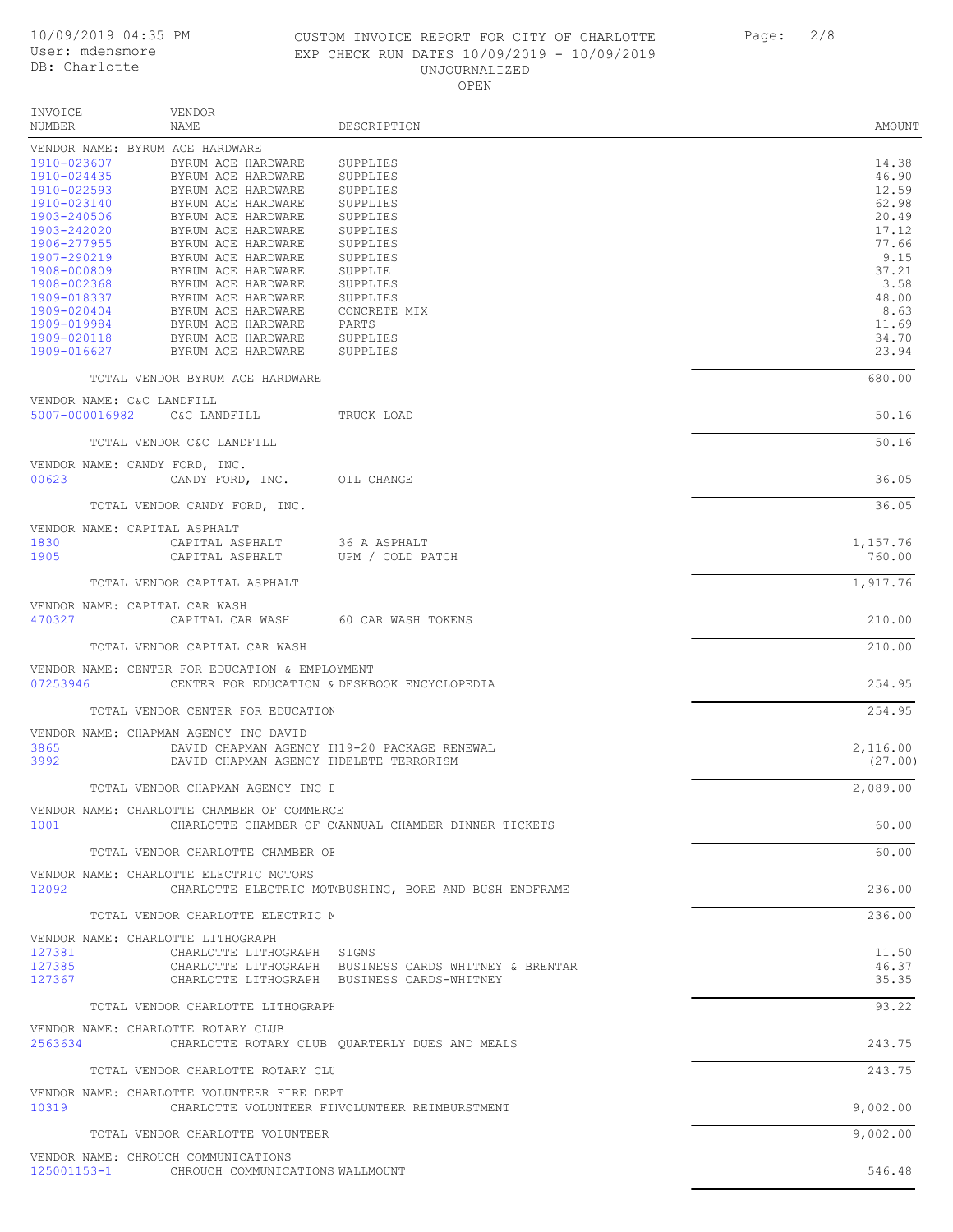# EXP CHECK RUN UNJOURNALIZED

| 10/09/2019 04:35 PM<br>User: mdensmore<br>DB: Charlotte                           |                                                                                                             | CUSTOM INVOICE REPORT FOR CITY OF CHARLOTTE<br>EXP CHECK RUN DATES 10/09/2019 - 10/09/2019<br>UNJOURNALIZED<br>OPEN                                                                                                                                                  | 3/8<br>Page: |                                            |
|-----------------------------------------------------------------------------------|-------------------------------------------------------------------------------------------------------------|----------------------------------------------------------------------------------------------------------------------------------------------------------------------------------------------------------------------------------------------------------------------|--------------|--------------------------------------------|
| INVOICE<br>NUMBER                                                                 | VENDOR<br><b>NAME</b>                                                                                       | DESCRIPTION                                                                                                                                                                                                                                                          |              | AMOUNT                                     |
|                                                                                   | VENDOR NAME: CHROUCH COMMUNICATIONS<br>TOTAL VENDOR CHROUCH COMMUNICATIC                                    |                                                                                                                                                                                                                                                                      |              | 546.48                                     |
| 2019-9870<br>2019-9871<br>2019-9866                                               | VENDOR NAME: CONSULTANTS ON CALL, LLC<br>CONSULTANTS ON CALL, L'SUPPLIES<br>CONSULTANTS ON CALL, LISUPPLIES | CONSULTANTS ON CALL, L'MANAGED SERVICE FEES                                                                                                                                                                                                                          |              | 2,175.00<br>6,000.00<br>629.00             |
|                                                                                   | TOTAL VENDOR CONSULTANTS ON CALL,                                                                           |                                                                                                                                                                                                                                                                      |              | 8,804.00                                   |
| VENDOR NAME: COUNTY JOURNAL THE<br>208270<br>208659<br>208738<br>209174<br>209173 | THE COUNTY JOURNAL<br>THE COUNTY JOURNAL                                                                    | ZONING BOARD OF APPEALS 225 S. WASHINGTO<br>THE COUNTY JOURNAL PUBLIC HEARING ORDINANCE TO AMEND UNIFOR<br>THE COUNTY JOURNAL MOTICE OF ORDINANCE ADOPTION SECTION 66-<br>THE COUNTY JOURNAL MOTICE OF REGISTRATION CITY ELECTION<br>NOTICE OF PUBLICE ACCURACY TEST |              | 93.40<br>65.68<br>65.68<br>195.04<br>48.90 |
|                                                                                   | TOTAL VENDOR COUNTY JOURNAL THE                                                                             |                                                                                                                                                                                                                                                                      |              | 468.70                                     |
| VENDOR NAME: COURTHOUSE SOUARE<br>SEPTEMBER 2019                                  | COURTHOUSE SOUARE 2018 CONTRACT                                                                             |                                                                                                                                                                                                                                                                      |              | 8,000.00                                   |
|                                                                                   | TOTAL VENDOR COURTHOUSE SQUARE                                                                              |                                                                                                                                                                                                                                                                      |              | 8,000.00                                   |
| 131929<br>131945                                                                  | VENDOR NAME: CRANDELL BROS. TRUCKING                                                                        | CRANDELL BROS. TRUCKINGCLASS 2 SAND 196.34 TONS<br>CRANDELL BROS. TRUCKINGLASS 2 SAND 107.96 TONS                                                                                                                                                                    |              | 1,079.88<br>593.78                         |
|                                                                                   | TOTAL VENDOR CRANDELL BROS. TRUCK                                                                           |                                                                                                                                                                                                                                                                      |              | 1,673.66                                   |
| 565349                                                                            | VENDOR NAME: CUSTOM TRUCK ONE SOURCE<br>CUSTOM TRUCK ONE SOURCIREPAIR WORK                                  |                                                                                                                                                                                                                                                                      |              | 2,717.96                                   |
|                                                                                   | TOTAL VENDOR CUSTOM TRUCK ONE SOU                                                                           |                                                                                                                                                                                                                                                                      |              | 2,717.96                                   |
| CG900872                                                                          | VENDOR NAME: CUSTOME HOME INTERIORS<br>CUSTOME HOME INTERIORS 50% DEPOSIT                                   |                                                                                                                                                                                                                                                                      |              | 2,410.36                                   |

TOTAL VENDOR CUSTOME HOME INTERIC 2, 2002 SERVICE 2, 2003

VENDOR NAME: D & G EQUIPMENT

884247 D & G EQUIPMENT PARTS 64.95 TOTAL VENDOR D & G EQUIPMENT 64.95 VENDOR NAME: DETROIT PUMP &

1057811 DETROIT PUMP & MECHANICAL SEAL KIT 255.73 TOTAL VENDOR DETROIT PUMP & 255.73

VENDOR NAME: DORNBOS SIGN & SAFETY INC. DORNBOS SIGN & SAFETY NEW BARRICADES 1,376.60

TOTAL VENDOR DORNBOS SIGN & SAFET THE SERVICE OF THE SERVICE OF THE SERVICE OF THE SERVICE OF THE SERVICE OF THE SERVICE OF THE SERVICE OF THE SERVICE OF THE SERVICE OF THE SERVICE OF THE SERVICE OF THE SERVICE OF THE SERV

VENDOR NAME: EATON CO. DRAIN COMMISSIONER 2019 LEVIES EATON CO. DRAIN COMMISSIDRAIN ASSESSMENT STATES AND RESOLUTION OF STATES AND STATES AND STATES AND

TOTAL VENDOR EATON CO. DRAIN COMMUNISTIC SERVICE SUPERINTING SUPERINT COMMUNISTIC SUPERINT STRAIN STRAIN STRAIN VENDOR NAME: EATON COUNTY-TREASURER

2019-00000053 EATON COUNTY-TREASURER BROWNFIELD CORRECTION<br>2019-00000053 EATON COUNTY-TREASURER TRAILER PARK TAXES AUGUST 2019 EATON COUNTY-TREASURER TRAILER PARK TAXES AUGUST 2019 TOTAL VENDOR EATON COUNTY-TREASUR

VENDOR NAME: EATON CUSTOM SEWING<br>0758 EATON CUSTOM S EATON CUSTOM SEWING 7 LETTERS 200.36

TOTAL VENDOR EATON CUSTOM SEWING 210.36

280169 ELHORN ENGINEERING COMPANY SUPPLIES 139.00

TOTAL VENDOR ELHORN ENGINEERING C<br>
139.00

VENDOR NAME: ELHORN ENGINEERING COMPANY

| VENDOR NAME: ETNA SUPPLY |             |             |          |
|--------------------------|-------------|-------------|----------|
| S103178766.001           | ETNA SUPPLY | METERS      | 4,530.00 |
| S103240904.001           | ETNA SUPPLY | COPPERHORN  | 860.00   |
| \$103243480.001          | ETNA SUPPLY | CREDIT MEMO | (600.00) |

TOTAL VENDOR ETNA SUPPLY  $4,790.00$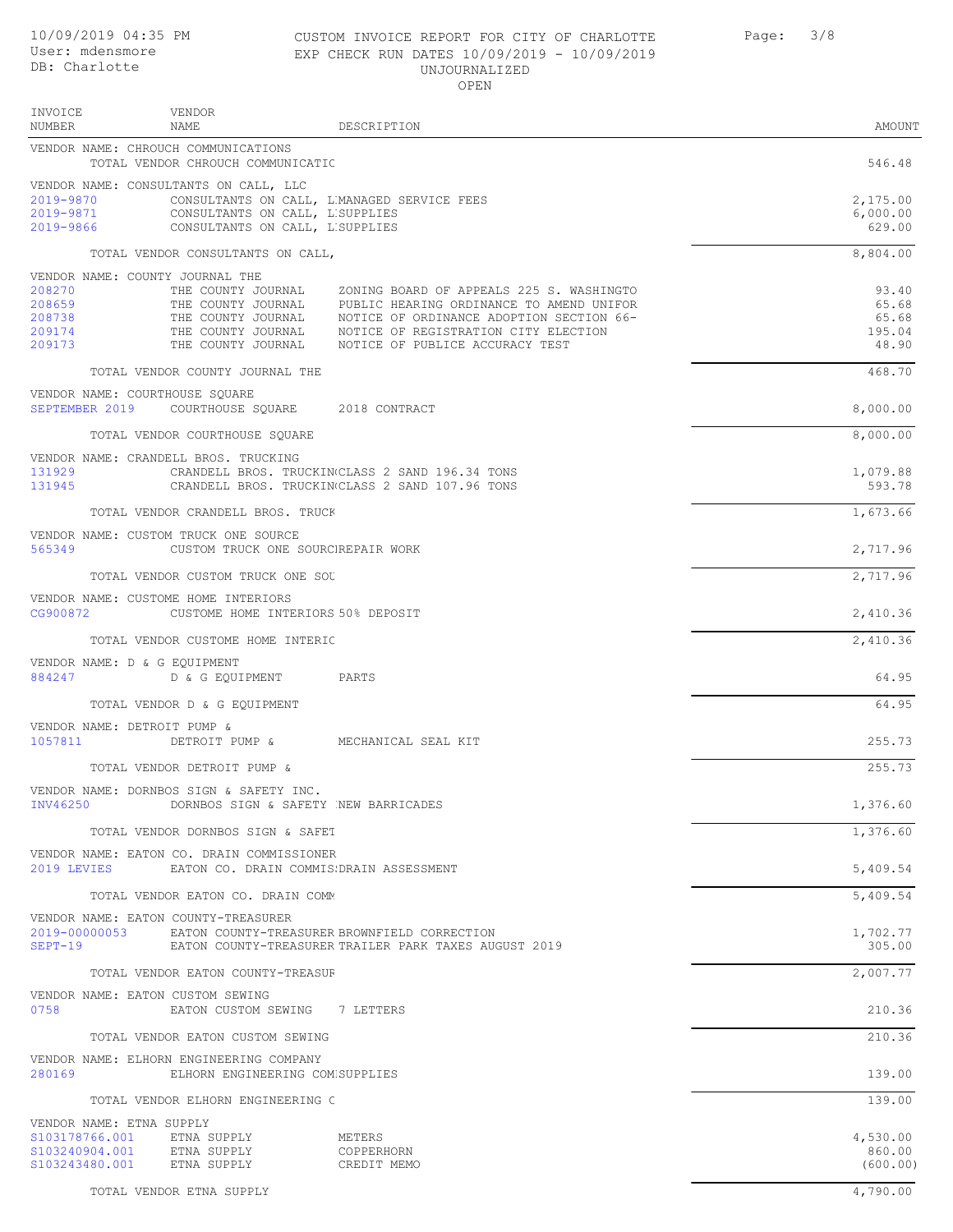#### 10/09/2019 04:35 PM CUSTOM INVOICE REPORT FOR CITY OF CHARLOTTE Page: 4/8 User: mdensmore EXP CHECK RUN DATES 10/09/2019 - 10/09/2019 UNJOURNALIZED OPEN

| INVOICE<br>NUMBER                | VENDOR<br>NAME                                                                                                                              | DESCRIPTION                                                                                                   | AMOUNT                             |
|----------------------------------|---------------------------------------------------------------------------------------------------------------------------------------------|---------------------------------------------------------------------------------------------------------------|------------------------------------|
| 830/36<br>832/36                 | VENDOR NAME: FAMILY FARM & HOME<br>FAMILY FARM & HOME<br>FAMILY FARM & HOME                                                                 | SUPPLIES<br>CONCRETE MIX                                                                                      | 9.49<br>12.98                      |
|                                  | TOTAL VENDOR FAMILY FARM & HOME                                                                                                             |                                                                                                               | 22.47                              |
| MILA189067                       | VENDOR NAME: FASTENAL COMPANY<br>FASTENAL COMPANY SUPPLIES                                                                                  |                                                                                                               | 58.10                              |
|                                  | TOTAL VENDOR FASTENAL COMPANY                                                                                                               |                                                                                                               | 58.10                              |
| 0084700<br>0085766               | VENDOR NAME: FERGUSON WATER WORKS FKA<br>FERGUSON WATER WORKS FICLAMPS<br>FERGUSON WATER WORKS FICHECK VALVES                               |                                                                                                               | 171.00<br>152.00                   |
|                                  | TOTAL VENDOR FERGUSON WATER WORKS                                                                                                           |                                                                                                               | 323.00                             |
|                                  | VENDOR NAME: FIRST ADVANTAGE LNS OCC HEALTH<br>2505291909 FIRST ADVANTAGE LNS OCTESTING                                                     |                                                                                                               | 126.62                             |
|                                  | TOTAL VENDOR FIRST ADVANTAGE LNS                                                                                                            |                                                                                                               | 126.62                             |
| 74116<br>74126<br>73961<br>74025 | VENDOR NAME: GALE BRIGGS, INC.<br>GALE BRIGGS, INC. 6A STONE<br>GALE BRIGGS, INC.<br>GALE BRIGGS, INC. 6 SACK CONCRETE<br>GALE BRIGGS, INC. | 6.5 YARDS CONCRETE<br>PEASTONE                                                                                | 17.15<br>858.00<br>380.00<br>32.32 |
|                                  | TOTAL VENDOR GALE BRIGGS, INC.                                                                                                              |                                                                                                               | 1,287.47                           |
| VENDOR NAME: GALLOUP             | S108380319.001 GALLOUP                                                                                                                      | <b>SUPPLIES</b>                                                                                               | 175.00                             |
|                                  | TOTAL VENDOR GALLOUP                                                                                                                        |                                                                                                               | 175.00                             |
| 770176<br>864155                 | VENDOR NAME: GARDENSCAPES LAWN & LANDSCAPE                                                                                                  | GARDENSCAPES LAWN & LAIAUGUST LAWN AND WEED CONTROL<br>GARDENSCAPES LAWN & LAISEPTEMBER LAWN AND WEED CONTROL | 130.00<br>330.00                   |
|                                  | TOTAL VENDOR GARDENSCAPES LAWN &                                                                                                            |                                                                                                               | 460.00                             |
| 119867                           | VENDOR NAME: GIFFELS WEBSTER                                                                                                                | GIFFELS WEBSTER CHARLOTTE STRATEGIC PLAN                                                                      | 4,000.00                           |
|                                  | TOTAL VENDOR GIFFELS WEBSTER                                                                                                                |                                                                                                               | 4,000.00                           |
| 21648<br>21655                   | VENDOR NAME: GUNTHORPE MECHANICAL                                                                                                           | GUNTHORPE MECHANICAL WORK DONE AT MAIN CONTROL BUILDING<br>GUNTHORPE MECHANICAL WORK DONE AT CITY HALL        | 164.00<br>3,099.25                 |
|                                  | TOTAL VENDOR GUNTHORPE MECHANICAL                                                                                                           |                                                                                                               | 3,263.25                           |
| 00006873                         | VENDOR NAME: H20 COMPLIANCE SERVICES INC                                                                                                    | H2O COMPLIANCE SERVICE;CROSS CONNECTION CONTROL PROGRAM SEPTEMB                                               | 1,217.70                           |
|                                  | TOTAL VENDOR H20 COMPLIANCE SERVI                                                                                                           |                                                                                                               | 1,217.70                           |
| CFSI-2370                        | VENDOR NAME: HASSEL FREE FUELS<br>HASSEL FREE FUELS GAS AND DIESEL                                                                          |                                                                                                               | 299.47                             |
|                                  | CFSI-2290 HASSEL FREE FUELS GAS AND DIESEL                                                                                                  |                                                                                                               | 1,247.17                           |
| VENDOR NAME: IALEFI              | TOTAL VENDOR HASSEL FREE FUELS                                                                                                              |                                                                                                               | 1,546.64                           |
| 35868                            | IALEFI                                                                                                                                      | MEMBERSHIP DUES                                                                                               | 55.00                              |
|                                  | TOTAL VENDOR IALEFI                                                                                                                         |                                                                                                               | 55.00                              |
|                                  | VENDOR NAME: INDEPENDENT BANK<br>SEPTEMBER 2019 INDEPENDENT BANK SEPTEMBER 2019                                                             |                                                                                                               | 5,048.92                           |
|                                  | TOTAL VENDOR INDEPENDENT BANK                                                                                                               |                                                                                                               | 5,048.92                           |
| VENDOR NAME: JEWELL RANDY        | 2019 OCTOBER RANDY JEWELL ASSESSING SERVICES                                                                                                |                                                                                                               | 3,058.00                           |
|                                  | TOTAL VENDOR JEWELL RANDY                                                                                                                   |                                                                                                               | 3,058.00                           |
| 261508746                        | VENDOR NAME: KONICA MINOLTA BUSINESS<br>KONICA MINOLTA BUSINES:2019 SEPTEMBER                                                               |                                                                                                               | 410.31                             |
|                                  | TOTAL VENDOR KONICA MINOLTA BUSIN                                                                                                           |                                                                                                               | 410.31                             |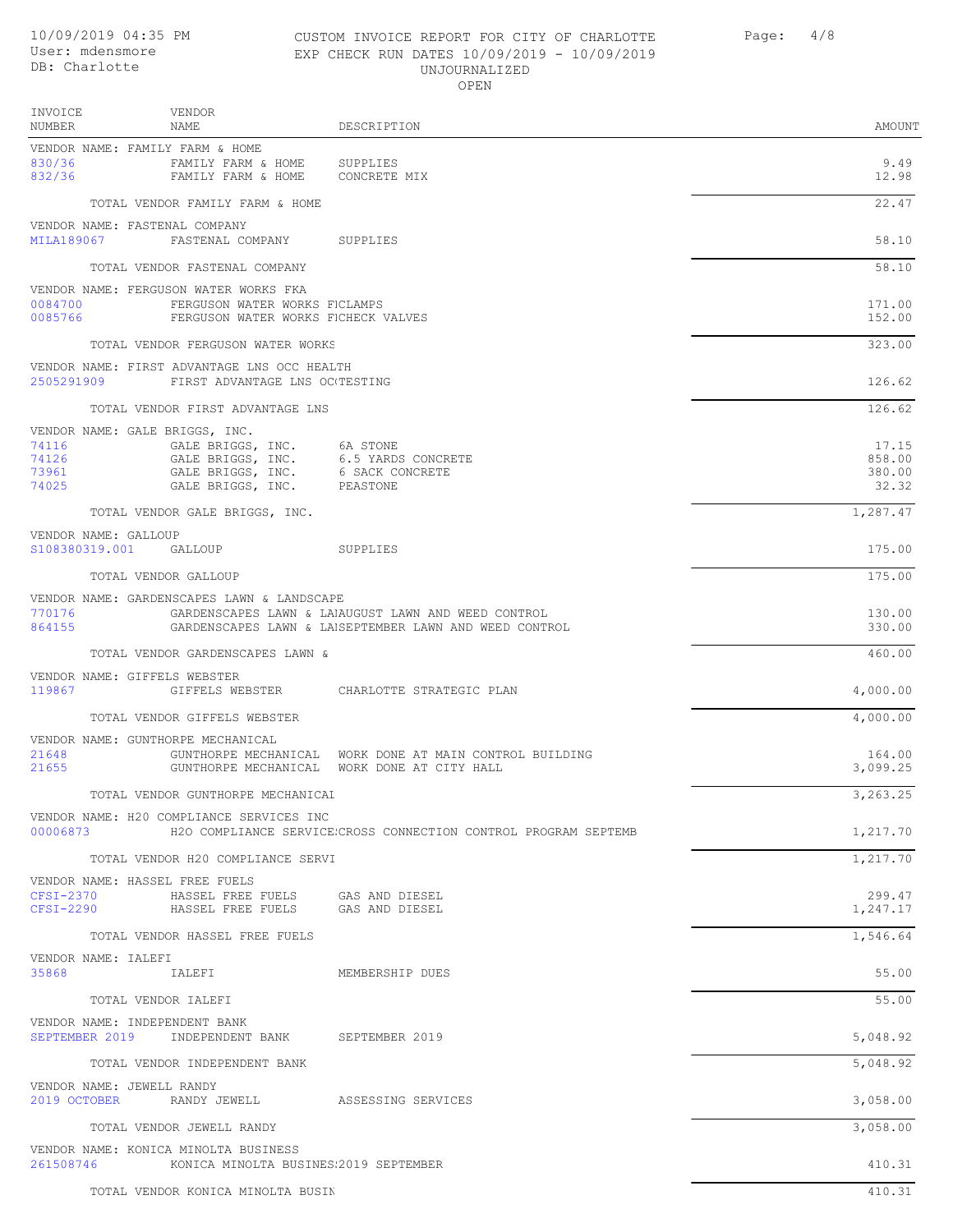**INVOICE** NUMBER

#### 10/09/2019 04:35 PM CUSTOM INVOICE REPORT FOR CITY OF CHARLOTTE Page: 5/8 EXP CHECK RUN DATES 10/09/2019 - 10/09/2019 UNJOURNALIZED OPEN

2019 FALL TRAINING CONFERENCE

| INVOICE<br>NUMBER | VENDOR<br>NAME                                          | DESCRIPTION                                   | AMOUNT   |
|-------------------|---------------------------------------------------------|-----------------------------------------------|----------|
| 2019 SEPTEMBER    | VENDOR NAME: LANSING COMMUNITY COLLEGE                  | LANSING COMMUNITY COLLIDANIEL GLIDDEN TUITION | 7,795.00 |
|                   | TOTAL VENDOR LANSING COMMUNITY CC                       |                                               | 7,795.00 |
| $82504 - A$       | VENDOR NAME: LANSING UNIFORM CO.<br>LANSING UNIFORM CO. | HAT BAND AND EAGLES GOLD                      | 190.50   |

2019 FALL TRAINING CONFERENCE 125.00<br>2019 FALL TRAINING CONFERENCE 125.00

TOTAL VENDOR LANSING UNIFORM CO. 190.50 VENDOR NAME: LEXISNEXIS RISK SOLUTIONS

VENDOR NAME

1275544-20190930 LEXISNEXIS RISK SOLUTIONS SEPTEMBER 2019 150.00

TOTAL VENDOR LEXISNEXIS RISK SOLUTIONS 150.00

|       | VENDOR NAME: LITES PLUS INC. |                |          |
|-------|------------------------------|----------------|----------|
| 50964 | LITES PLUS INC.              | LED FLAT PANEL | 329.70   |
| 50928 | LITES PLUS INC.              | LIGHTS         | 4,191.05 |
| 50929 | LITES PLUS INC.              | LIGHTS         | 329.70   |

TOTAL VENDOR LITES PLUS INC.  $4,850.45$ 

|      | VENDOR NAME: M&M OUTDOOR SERVICE |                |          |
|------|----------------------------------|----------------|----------|
| 2377 | M&M OUTDOOR SERVICE              | STUMP GRINDING | 2,362.00 |

TOTAL VENDOR M&M OUTDOOR SERVICE 2,362.00

VENDOR NAME: MATAI<br>2019 OCTOBER J MATAI<br>2019 OCTOBER R MATAI

TOTAL VENDOR MATAI 250.00

VENDOR NAME: MEYER JULIE SEPT 2019 JULIE MEYER CAMERA OPERATOR 150.00

TOTAL VENDOR MEYER JULIE 150.00

VENDOR NAME: MICH ASSOC. CHIEFS OF POLICE<br>300004556 MICH ASSOC. CHIEFS OF MICH ASSOC. CHIEFS OF ACTIVE VOTING 115.00

TOTAL VENDOR MICH ASSOC. CHIEFS C<br>
115.00

VENDOR NAME: MICHIGAN COMPANY 0000298-839914 MICHIGAN COMPANY SUPPLIES 255.07

TOTAL VENDOR MICHIGAN COMPANY 255.07

VENDOR NAME: MICHIGAN ELECTION RESOURCES<br>10491 MICHIGAN ELECTION RESO 10491 MICHIGAN ELECTION RESOURCES ELECTION SUPPLIES 2,953.92 MICHIGAN ELECTION RESOUELECTION SUPPLIES TOTAL VENDOR MICHIGAN ELECTION RESOURCES 3, 123.49 VENDOR NAME: MICHIGAN NETWORK CONSULTANTS 2019-9869 MICHIGAN NETWORK CONSULTI SERVICES 4,200.00

TOTAL VENDOR MICHIGAN NETWORK CONSULTANTS 4,200.00

|                           |                                             |                                                       | 11200.000 |
|---------------------------|---------------------------------------------|-------------------------------------------------------|-----------|
|                           | VENDOR NAME: MICHIGAN STATE OF- AIR         |                                                       |           |
| 591-10431662              | STATE OF MICHIGAN                           | AIRPORT LICENSE FEE                                   | 50.00     |
| 591-10433152              | STATE OF MICHIGAN                           | TRAFFIC SIGNAL MAINTENANCE                            | 449.65    |
| 591-10438176              | STATE OF MICHIGAN                           | AIRPORT WEATHER SYSTEM                                | 580.74    |
|                           | TOTAL VENDOR MICHIGAN STATE OF- A           |                                                       | 1,080.39  |
| VENDOR NAME: MMLLPP       |                                             |                                                       |           |
| 7/1/2019-9/30/2019 MMLLPP |                                             | RESTITUTION PAYMENTS JULY-SEPTEMBER 2019              | 4,000.00  |
|                           | TOTAL VENDOR MMLLPP                         |                                                       | 4,000.00  |
|                           | VENDOR NAME: MOORE TROSPER CONSTRUCTION CO. |                                                       |           |
| PAY APP #4                |                                             | MOORE TROSPER CONSTRUC'POCKET PARK PAY APPLICATION #4 | 31,646.49 |
|                           | TOTAL VENDOR MOORE TROSPER CONSTF           |                                                       | 31,646.49 |
| VENDOR NAME: MWEA         |                                             |                                                       |           |
| 16442                     | MWEA                                        | MEMBERSHIP DUES                                       | 75.00     |

TOTAL VENDOR MWEA 75.00

VENDOR NAME: NCL OF WISCONSIN, INC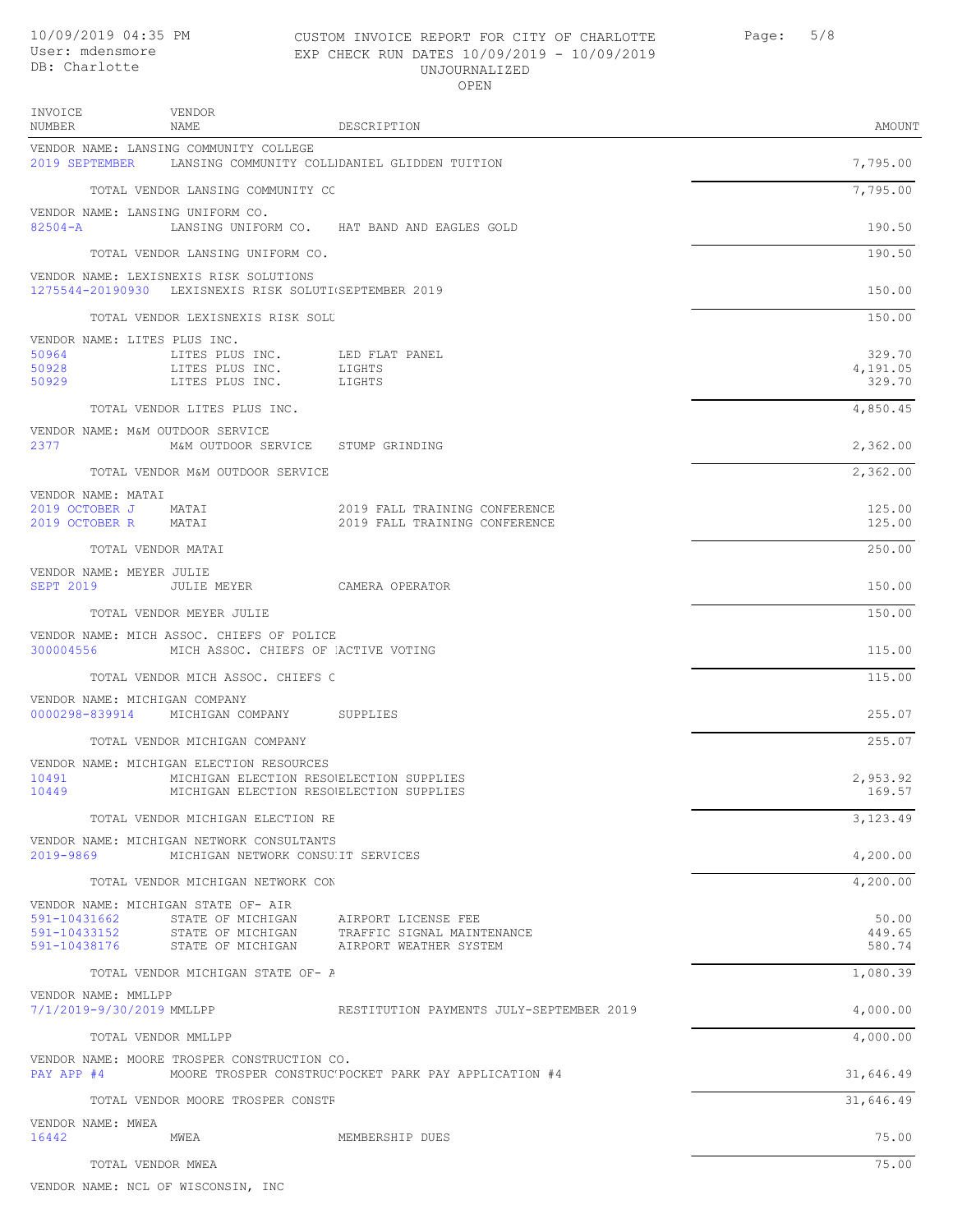## 10/09/2019 04:35 PM CUSTOM INVOICE REPORT FOR CITY OF CHARLOTTE Page: 6/8 EXP CHECK RUN DATES 10/09/2019 - 10/09/2019 UNJOURNALIZED

| OPEN              |                                                                      |                             |           |
|-------------------|----------------------------------------------------------------------|-----------------------------|-----------|
| INVOICE<br>NUMBER | VENDOR<br>NAME                                                       | DESCRIPTION                 | AMOUNT    |
| 429551            | VENDOR NAME: NCL OF WISCONSIN, INC<br>NCL OF WISCONSIN, INC SUPPLIES |                             | 468.76    |
|                   | TOTAL VENDOR NCL OF WISCONSIN, IN                                    |                             | 468.76    |
| 15859234          | VENDOR NAME: NEOPOST USA INC<br>NEOPOST USA INC                      | POSTAGE METER SUPPLIES      | 237.63    |
|                   | TOTAL VENDOR NEOPOST USA INC                                         |                             | 237.63    |
| 3091              | VENDOR NAME: NUSYSTEMS INC<br>NUSYSTEMS INC                          | FATS, OIL, GREASE TREATMENT | 1,911.68  |
|                   | TOTAL VENDOR NUSYSTEMS INC                                           |                             | 1,911.68  |
| 2019090472        | VENDOR NAME: PEOPLE FACTS LLC<br>PEOPLE FACTS LLC                    | SEPTEMBER 2019              | 16.67     |
|                   | TOTAL VENDOR PEOPLE FACTS LLC                                        |                             | 16.67     |
| 1738428           | VENDOR NAME: PLANTE & MORAN, PLLC<br>PLANTE & MORAN, PLLC AUDIT      |                             | 33,660.00 |
|                   | TOTAL VENDOR PLANTE & MORAN, PLLC                                    |                             | 33,660.00 |

VENDOR NAME: PROFESSIONAL MAINTENANCE 122998 PROFESSIONAL MAINTENAN SEPTEMBER 2019 2019 1,243.00

|                          | TOTAL VENDOR PROFESSIONAL MAINTEN |                 | 1,243.00 |
|--------------------------|-----------------------------------|-----------------|----------|
| VENDOR NAME: OUILL CORP. |                                   |                 |          |
| 1317978                  | OUILL CORP.                       | OFFICE SUPPLIES | 511.21   |
| 1327324                  | OUILL CORP.                       | OFFICE SUPPLIES | 26.58    |
|                          |                                   |                 |          |

| TOTAL VENDOR OUILL CORP.    | - - -<br>$ -$ |
|-----------------------------|---------------|
|                             |               |
| VENDOR NAME: REHMANN ROBSON |               |

| RR542012 | ROBSON<br>REHMANN | SEPTEMBER 2019 | 17,570.33 |
|----------|-------------------|----------------|-----------|

TOTAL VENDOR REHMANN ROBSON 17,570.33

VENDOR NAME: REINALT-THOMAS CORPORATION 6320451 REINALT-THOMAS CORPORA'NEW TIRES 605.44 TOTAL VENDOR REINALT-THOMAS CORPC 605.44

|     | VENDOR NAME: RIETH-RILEY CONSTRUCTION CO IN |         |
|-----|---------------------------------------------|---------|
|     | RIETH-RILEY CONSTRUCTI(13A                  | 7419057 |
| 64) | VENDOR RIETH-RILEY CONSTRUC                 | TOTAL.  |

|       | VENDOR NAME: ROGERS LLC ERIC |                    |          |
|-------|------------------------------|--------------------|----------|
| 21518 | ERIC ROGERS LLC              | WEEKLY LAWN MOWING | 1,832.00 |
| 21313 | ERIC ROGERS LLC              | WATERED FLOWERS    | 770.00   |
| 21583 | ERIC ROGERS LLC              | WEEKLY LAWN MOWING | 1,652.00 |
| 21649 | ERIC ROGERS LLC              | WEEKLY LAWN MOWING | 1,532.00 |

TOTAL VENDOR ROGERS LLC ERIC 5, 286.00 VENDOR NAME: ROWE PROFESSIONAL SERVICES CO 0091717 ROWE PROFESSIONAL SERVICHARLOTTE COMMUNITY RECREATION PLAN 350.00 TOTAL VENDOR ROWE PROFESSIONAL SE VENDOR NAME: SALDANA JIM R. 100219-10042019 JIM R. SALDANA TRAVERSE CITY RESORT 234.32

TOTAL VENDOR SALDANA JIM R. 234.32

|            | VENDOR NAME: SHERWIN-WILLIAMS #1095 |                                       |        |
|------------|-------------------------------------|---------------------------------------|--------|
| $4093 - 1$ | SHERWIN-WILLIAMS #1095 PAINT        |                                       | 67.46  |
| $1198 - 6$ |                                     | SHERWIN-WILLIAMS #1095 CHARGE CORRECT | (3.96) |

TOTAL VENDOR SHERWIN-WILLIAMS #10

VENDOR NAME: SHRED-IT USA LLC 8128167468 SHRED-IT USA LLC SHREDDING-POLICE 131.08

TOTAL VENDOR SHRED-IT USA LLC 131.08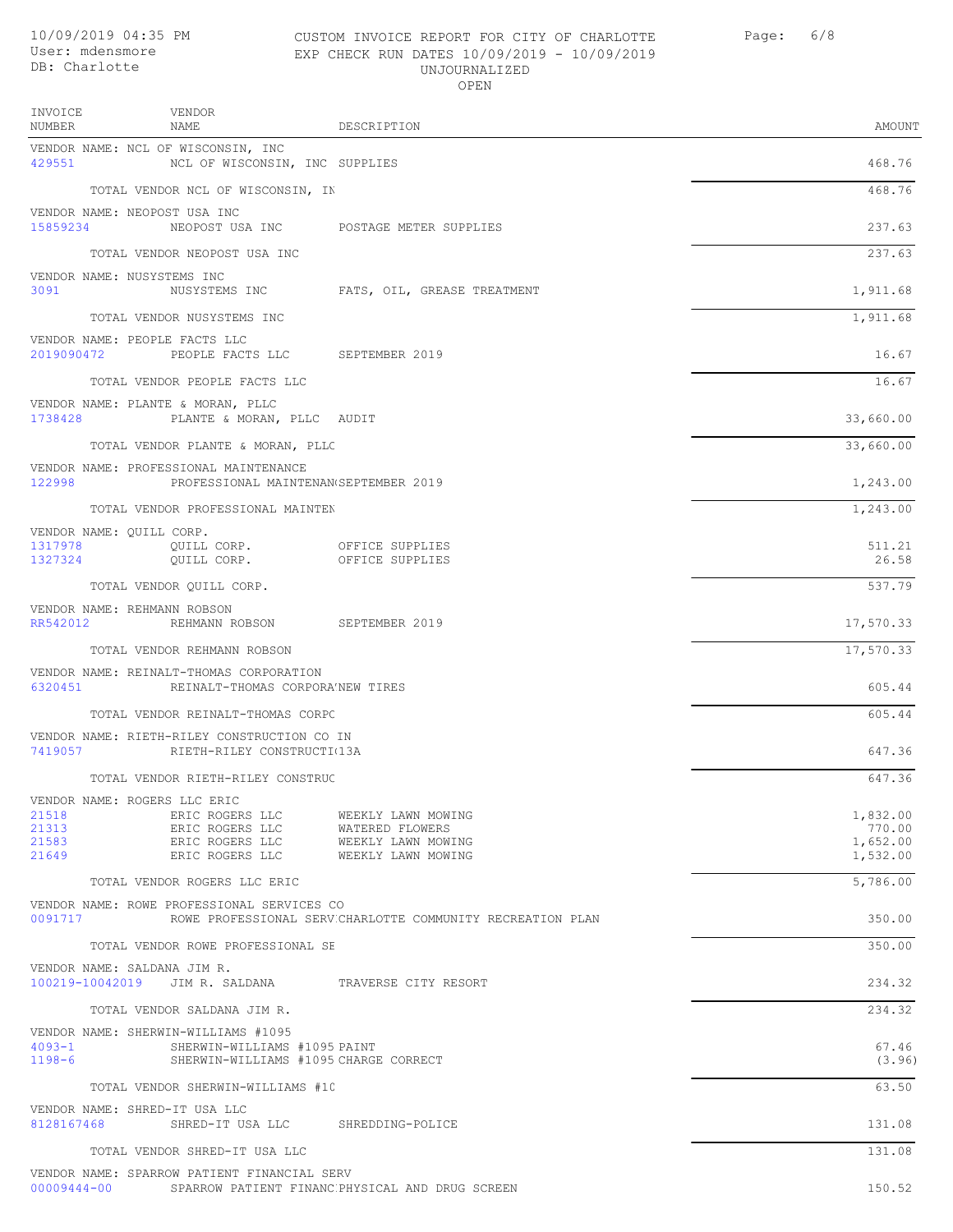VENDOR INVOICE

#### 10/09/2019 04:35 PM CUSTOM INVOICE REPORT FOR CITY OF CHARLOTTE Page: 7/8 EXP CHECK RUN DATES 10/09/2019 - 10/09/2019 UNJOURNALIZED OPEN

| ᆂᅜᄿᇦᆂᇦ<br><b>NUMBER</b>                | A TANDOTA<br>NAME                              | DESCRIPTION                                           | AMOUNT           |
|----------------------------------------|------------------------------------------------|-------------------------------------------------------|------------------|
|                                        | VENDOR NAME: SPARROW PATIENT FINANCIAL SERV    |                                                       |                  |
|                                        | TOTAL VENDOR SPARROW PATIENT FINA              |                                                       | 150.52           |
|                                        | VENDOR NAME: SPENCER MANUFACTURING INC         |                                                       |                  |
| 13288                                  |                                                | SPENCER MANUFACTURING REFURBISH TRUCK 312             | 4,784.00         |
| 13289                                  |                                                | SPENCER MANUFACTURING TELESCOPING LED LIGHTS          | 2,935.34         |
|                                        | TOTAL VENDOR SPENCER MANUFACTURIN              |                                                       | 7,719.34         |
|                                        | VENDOR NAME: STATE OF MICHIGAN WATER TESTING   |                                                       |                  |
| 761-10434939<br>761-10437739           | STATE OF MICHIGAN<br>STATE OF MICHIGAN         | WATER SAMPLING<br>SAMPLING                            | 538.00<br>175.00 |
| 761-10437063                           | STATE OF MICHIGAN                              | SAMPLING                                              | 339.00           |
|                                        | TOTAL VENDOR STATE OF MICHIGAN WA              |                                                       | 1,052.00         |
|                                        | VENDOR NAME: SUPERFLEET MASTERCARD PROG.       |                                                       |                  |
|                                        | OCTOBER 2019 SUPERFLEET MASTERCARD FLEET GAS   |                                                       | 2,907.43         |
|                                        | TOTAL VENDOR SUPERFLEET MASTERCAF              |                                                       | 2,907.43         |
| VENDOR NAME: TEAM ONE                  |                                                |                                                       |                  |
| 296654                                 | TEAM ONE                                       | OIL CHANGE                                            | 69.95            |
|                                        | TOTAL VENDOR TEAM ONE                          |                                                       | 69.95            |
| VENDOR NAME: TERPSTRA GINGER           |                                                |                                                       |                  |
| 2019 OCTOBER                           | GINGER TERPSTRA             CONFERENCE MILEAGE |                                                       | 244.76           |
|                                        | TOTAL VENDOR TERPSTRA GINGER                   |                                                       | 244.76           |
| VENDOR NAME: TERPSTRA RICK             |                                                | 2019 JUL-SEPT RICK TERPSTRA INSURANCE OPT-OUT PAYMENT | 1, 115.47        |
|                                        |                                                |                                                       |                  |
|                                        | TOTAL VENDOR TERPSTRA RICK                     |                                                       | 1, 115.47        |
| VENDOR NAME: THE PARTS PLACE<br>162019 | THE PARTS PLACE                                | SUPPLIES                                              | 6.49             |
| 162018                                 | THE PARTS PLACE                                | SUPPLIES                                              | 5.29             |
| 162158                                 | THE PARTS PLACE                                | SUPPLIES                                              | 105.45           |
| 162276                                 | THE PARTS PLACE                                | OIL FILTER                                            | 63.48            |
| 161221<br>160541                       | THE PARTS PLACE<br>THE PARTS PLACE             | BATTERY AND CORE DEPOSIT<br>PARTS                     | 239.54<br>258.25 |
|                                        | TOTAL VENDOR THE PARTS PLACE                   |                                                       | 678.50           |
|                                        | VENDOR NAME: TREES 'N SCAPES INC.              |                                                       |                  |
| 5483                                   | TREES 'N SCAPES INC. MULCH AND GRASS           |                                                       | 998.50           |
|                                        | TOTAL VENDOR TREES 'N SCAPES INC.              |                                                       | 998.50           |
| VENDOR NAME: TRUGREEN #2801            |                                                |                                                       |                  |
| 110223181                              | TRUGREEN #2801                                 | VEGETATION CONTROL                                    | 38.05            |
| 110963146                              | TRUGREEN #2801                                 | LAWN SERVICE                                          | 32.62            |
|                                        | TOTAL VENDOR TRUGREEN #2801                    |                                                       | 70.67            |
|                                        | VENDOR NAME: TSC TRACTOR SUPPLY                |                                                       |                  |
| 338214<br>823598                       | TSC TRACTOR SUPPLY<br>TSC TRACTOR SUPPLY       | SUPPLIES<br>SUPPLIES                                  | 59.99<br>35.98   |
| 338389                                 | TSC TRACTOR SUPPLY                             | SUPPLIES                                              | 119.98           |
| 823823                                 | TSC TRACTOR SUPPLY                             | SUPPLIES                                              | 34.99            |
| 825773<br>336431                       | TSC TRACTOR SUPPLY<br>TSC TRACTOR SUPPLY       | SOFTNER SALT<br>SUPPLIES                              | 250.77<br>74.99  |
|                                        |                                                |                                                       |                  |
|                                        | TOTAL VENDOR TSC TRACTOR SUPPLY                |                                                       | 576.70           |
| VENDOR NAME: ULINE<br>112434557        | ULINE                                          | STEEL SHELVING                                        | 2,194.04         |
|                                        | TOTAL VENDOR ULINE                             |                                                       | 2,194.04         |
| VENDOR NAME: US BANK                   |                                                |                                                       |                  |
| 1472126                                | US BANK                                        | BOND INTEREST                                         | 29,750.00        |
|                                        | TOTAL VENDOR US BANK                           |                                                       | 29,750.00        |
| VENDOR NAME: USA BLUE BOOK             |                                                |                                                       |                  |
| 010609                                 | USA BLUE BOOK                                  | SUPPLIES                                              | 646.13           |
|                                        | TOTAL VENDOR USA BLUE BOOK                     |                                                       | 646.13           |